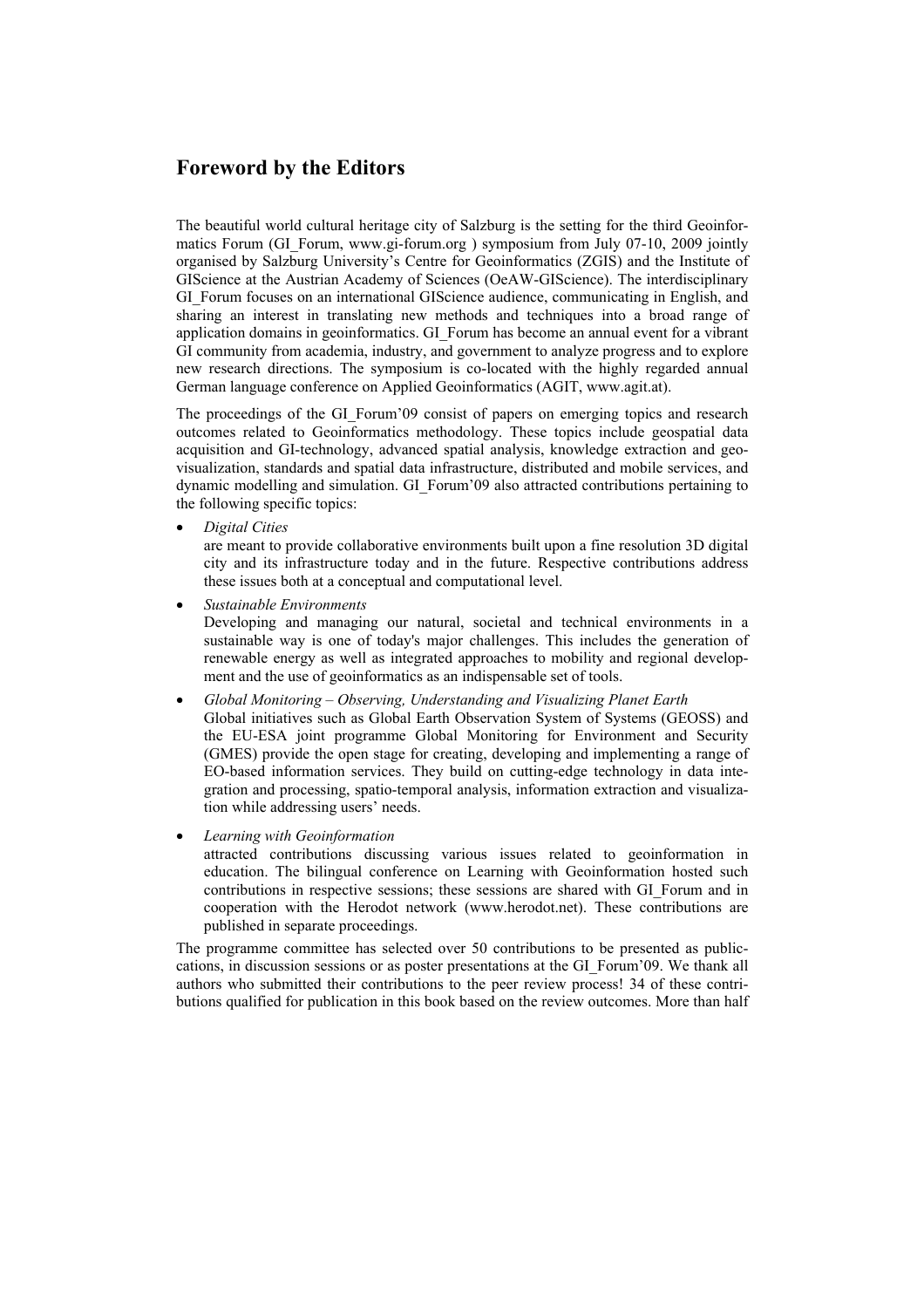of them were accepted based on a full paper review; they profoundly contribute to further development in the field of GIScience and Technology. At the GI\_Forum'08 we introduced the thematic *discussion session* format to facilitate the exchange of experience and further enhance discussion among the presenters and audience, which proved particularly fruitful for presenting early ideas. Due to excellent feedback by both presenters and audience we decided to again organise a number of sessions in this manner. Summaries of the respective contributions are available as extended abstracts in these proceedings.

The quality of all contributions greatly depends on the critical and constructive feedback from the GI\_Forum programme committee members – an internationally acknowledged team of experts from academia and industry. We thank all of them for this well done, challenging and time consuming task!

Our very special thank-you goes to Gerold Olbrich from Wichmann Verlag for yet another highly professional cooperation that resulted in a high quality book published in time for the GI\_Forum'09.

The GI Forum programme was significantly enriched by two keynote speakers, distinguished researchers in the area of GIScience. Sucharita Gopal from Boston University, U.S.A., focused on geosocial networking, considered as one of *the hot* application areas in 2009. Geosocial networking emerges from integrating social networks like Facebook or MySpace and location based services (LBS) enabling people to share their content and location, thereby adding physical context to social networks. In her keynote Mrs. Gopal examined the evolution and technology of geosocial networking, its implications, as well as its place in creating a more socially relevant and friendly GIS.

Claire Jarvis from the University of Leicester, UK, addressed spatial literacy. Spatial literacy has become increasingly important in order to achieve effective teaching and learning in GIScience. In her keynote Mrs. Jarvis first investigated a spatial literacy continuum based on a synthesis of research from a range of disciplines. She examined aspects of spatial literacy in relation to the Body of Knowledge in GIScience and exemplified teaching interventions designed either to compensate for and/or augment spatial literacy in the GIScience learner.

The organisation of the GI\_Forum as well as of the annual AGIT, AGIT EXPO and accompanying events would be impossible without the ZGIS team members who work all year round. Bernhard Zagel supported by Dagmar Baumgartner is in charge of the overall event organisation. Gerald Griesebner and Bernhard Bretz are responsible for a smooth technical operation of the peer review process from paper submission to the published proceedings. Petra Jenewein and Anna Karnassioti are involved with the operational side of GI\_Forum ensuring answered emails and successful symposium registrations. To them and the remaining team members we owe a big thank you!

Annual events of and around AGIT and GI\_Forum also present a showcase of Salzburg's unique scientific environment in the field of Geoinformatics and GIScience: basic and applied research activities at ZGIS and OeAW-GIScience, the research studio "iSpace" and the Province of Salzburg research institute "Salzburg Research" complement academic study programs at a graduate and postgraduate level (the MSc "Applied Geoinformatics", UNIGIS postgraduate online distance learning programs, and an innovative doctoral study program). In such an environment AGIT/GI\_Forum stimulate new creative activities re